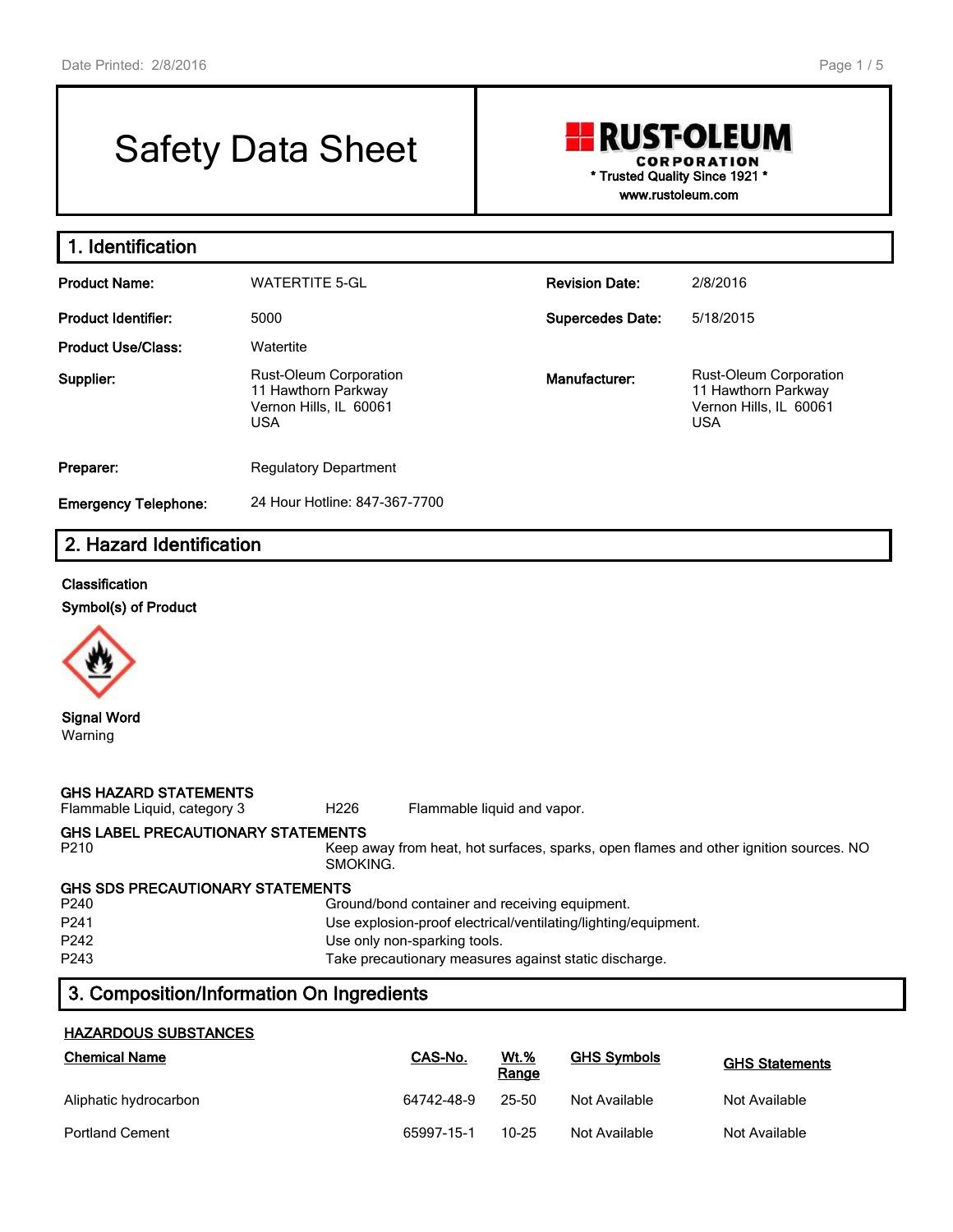| Date Printed: 2/8/2016      |            |         |               |               | Pag |
|-----------------------------|------------|---------|---------------|---------------|-----|
| Titanium Dioxide            | 13463-67-7 | 2.5-10  | Not Available | Not Available |     |
| Crystalline Silica / Quartz | 14808-60-7 | $01-10$ | Not Available | Not Available |     |

## **4. First-aid Measures**

**FIRST AID - EYE CONTACT:** Immediately flush eyes with plenty of water for at least 15 minutes holding eyelids open. Get medical attention. Do NOT allow rubbing of eyes or keeping eyes closed.

**FIRST AID - SKIN CONTACT:** Wash skin with soap and water. Remove contaminated clothing. Get medical attention if irritation develops or persists.

**FIRST AID - INHALATION:** Remove to fresh air. If not breathing, give artificial respiration. If breathing is difficult, give oxygen. Get immediate medical attention. Do NOT use mouth-to-mouth resuscitation. If you experience difficulty in breathing, leave the area to obtain fresh air. If continued difficulty is experienced, get medical assistance immediately.

**FIRST AID - INGESTION:** Aspiration hazard: Do not induce vomiting or give anything by mouth because this material can enter the lungs and cause severe lung damage. Get immediate medical attention. If swallowed, get medical attention.

#### **5. Fire-fighting Measures**

**EXTINGUISHING MEDIA:** Alcohol Film Forming Foam, Carbon Dioxide, Dry Chemical, Water Fog

**UNUSUAL FIRE AND EXPLOSION HAZARDS:** Closed containers may explode when exposed to extreme heat due to buildup of steam. Keep containers tightly closed. Combustible liquid and vapor. No unusual fire or explosion hazards noted.

**SPECIAL FIREFIGHTING PROCEDURES:** Water may be used to cool closed containers to prevent pressure buildup and possible autoignition or explosion. Evacuate area and fight fire from a safe distance. Use water spray to keep fire-exposed containers cool. Containers may explode when heated.

#### **6. Accidental Release Measures**

**STEPS TO BE TAKEN IF MATERIAL IS RELEASED OR SPILLED:** Contain spilled liquid with sand or earth. DO NOT use combustible materials such as sawdust. Remove all sources of ignition, ventilate area and remove with inert absorbent and nonsparking tools. Dispose of according to local, state (provincial) and federal regulations. Do not incinerate closed containers.

## **7. Handling and Storage**

**HANDLING:** Wash thoroughly after handling. Wash hands before eating. Remove contaminated clothing and launder before reuse. Use only with adequate ventilation. Follow all MSDS/label precautions even after container is emptied because it may retain product residues. Avoid breathing fumes, vapors, or mist. Avoid contact with eyes, skin and clothing. Avoid contact with eyes. **STORAGE:** Store in a dry, well ventilated place. Keep container tightly closed when not in use. Keep containers tightly closed. Isolate from heat, electrical equipment, sparks and open flame. Do not store above 120 ° F. Store large quantities in buildings designed and protected for storage of NFPA Class II combustible liquids. Keep away from heat, sparks, flame and sources of ignition. Keep container closed when not in use. Avoid excess heat.

## **8. Exposure Controls/Personal Protection**

| <b>Chemical Name</b>        | CAS-No.    | Weight %<br><b>Less Than</b> | <b>ACGIH TLV-</b><br>TWA | <b>ACGIH TLV-</b><br><b>STEL</b> | <b>OSHA PEL-TWA</b> | <b>OSHA PEL-</b><br><b>CEILING</b> |
|-----------------------------|------------|------------------------------|--------------------------|----------------------------------|---------------------|------------------------------------|
| Aliphatic hydrocarbon       | 64742-48-9 | 30.0                         | N.E.                     | N.E.                             | N.E.                | N.E.                               |
| Portland Cement             | 65997-15-1 | 25.0                         | 1 ma/m3                  | N.E.                             | $15 \text{ mg/m}$   | N.E.                               |
| <b>Titanium Dioxide</b>     | 13463-67-7 | 10.0                         | $10 \text{ mg/m}$        | N.E.                             | $15 \text{ mg/m}$   | N.E.                               |
| Crystalline Silica / Quartz | 14808-60-7 |                              | $0.025 \,\mathrm{mg/m}$  | N.E.                             | N.E.                | N.E.                               |

#### **PERSONAL PROTECTION**

**ENGINEERING CONTROLS:** Use process enclosures, local exhaust ventilation, or other engineering controls to control airborne levels below recommended exposure limits. Prevent build-up of vapors by opening all doors and windows to achieve crossventilation.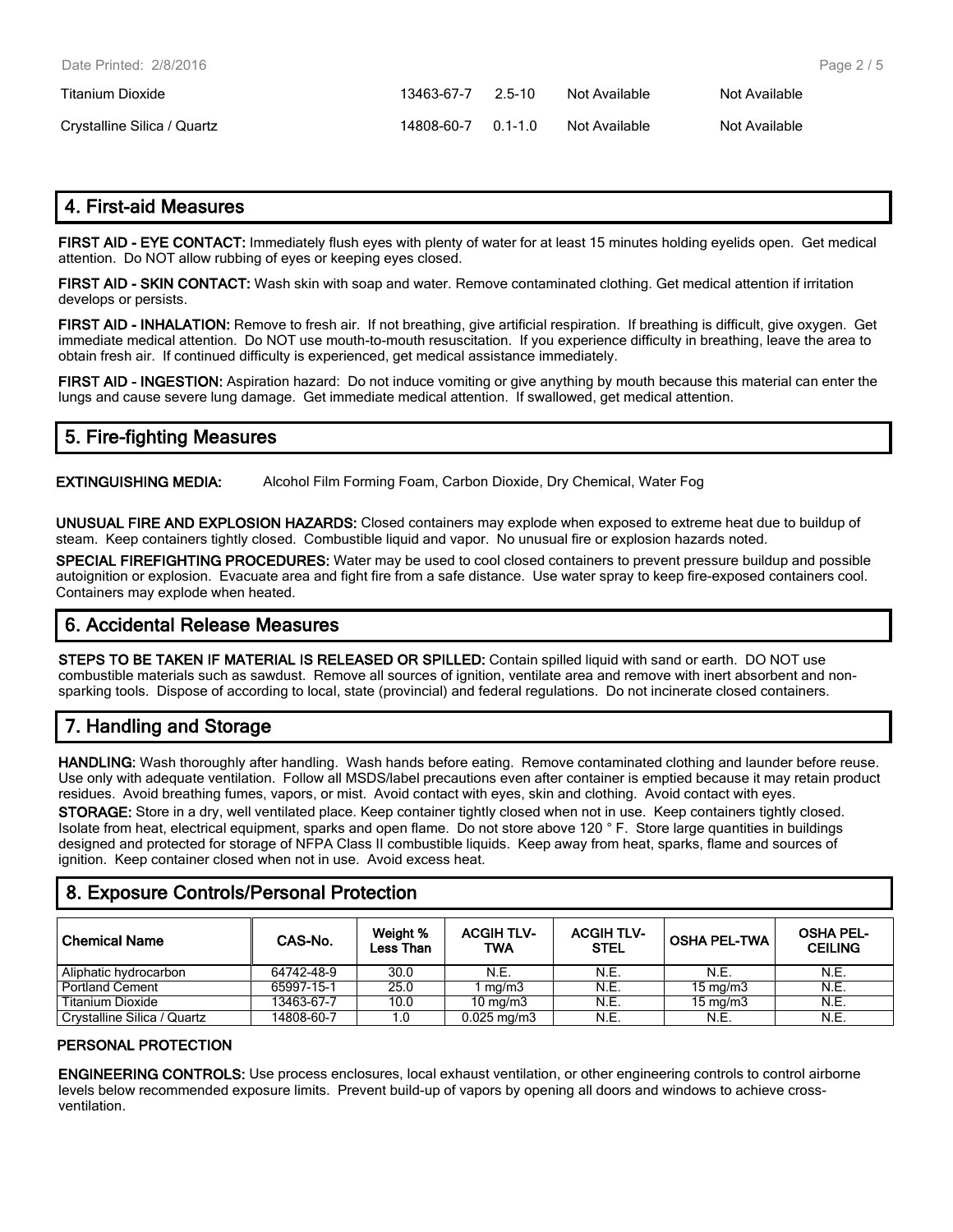**RESPIRATORY PROTECTION:** A respiratory protection program that meets OSHA 1910.134 and ANSI Z88.2 requirements must be followed whenever workplace conditions warrant a respirator's use. A NIOSH/MSHA approved air purifying respirator with an organic vapor cartridge or canister may be permissible under certain circumstances where airborne concentrations are expected to exceed exposure limits.

Protection provided by air purifying respirators is limited. Use a positive pressure air supplied respirator if there is any potential for an uncontrolled release, exposure levels are not known, or in any other circumstances where air purifying respirators may not provide adequate protection.

**SKIN PROTECTION:** Use gloves to prevent prolonged skin contact. Use impervious gloves to prevent skin contact and absorption of this material through the skin. Nitrile or Neoprene gloves may afford adequate skin protection.

**EYE PROTECTION:** Use safety eyewear designed to protect against splash of liquids.

**OTHER PROTECTIVE EQUIPMENT:** Refer to safety supervisor or industrial hygienist for further guidance regarding types of personal protective equipment and their applications. Refer to safety supervisor or industrial hygienist for further information regarding personal protective equipment and its application.

**HYGIENIC PRACTICES:** Wash thoroughly with soap and water before eating, drinking or smoking. Remove contaminated clothing immediately and launder before reuse.

#### **9. Physical and Chemical Properties**

| Appearance:                 | Liguid                     | <b>Physical State:</b>            | Liguid        |
|-----------------------------|----------------------------|-----------------------------------|---------------|
| Odor:                       | Solvent Like               | <b>Odor Threshold:</b>            | N.E.          |
| <b>Relative Density:</b>    | 1.504                      | pH:                               | N.A.          |
| Freeze Point, °C:           | N.D.                       | Viscosity:                        | N.D.          |
| <b>Solubility in Water:</b> | Slight                     | Partition Coefficient, n-octanol/ |               |
| Decompostion Temp., °C:     | N.D.                       | water:                            | N.D.          |
| Boiling Range, °C:          | $-18 - 179$                | Explosive Limits, vol%:           | $N.A. - N.A.$ |
| <b>Flammability:</b>        | <b>Supports Combustion</b> | Flash Point, °C:                  | 41            |
| <b>Evaporation Rate:</b>    | Slower than Ether          | Auto-ignition Temp., °C:          | N.D.          |
| <b>Vapor Density:</b>       | Heavier than Air           | Vapor Pressure:                   | N.D.          |

(See "Other information" Section for abbreviation legend)

## **10. Stability and Reactivity**

**CONDITIONS TO AVOID:** Avoid temperatures above 120°F (49°C). Avoid contact with strong acid and strong bases. Avoid all possible sources of ignition.

**INCOMPATIBILITY:** Incompatible with strong oxidizing agents, strong acids and strong alkalies. Avoid contact with water.

**HAZARDOUS DECOMPOSITION:** By open flame, carbon monoxide and carbon dioxide. When heated to decomposition, it emits acrid smoke and irritating fumes. Contains solvents which may form carbon monoxide, carbon dioxide, and formaldehyde.

**HAZARDOUS POLYMERIZATION:** Will not occur under normal conditions.

**STABILITY:** This product is stable under normal storage conditions.

## **11. Toxicological information**

**EFFECTS OF OVEREXPOSURE - EYE CONTACT:** Causes eye irritation. Substance causes moderate eye irritation. May cause eye irritation.

**EFFECTS OF OVEREXPOSURE - SKIN CONTACT:** Substance may cause slight skin irritation. May cause skin irritation. May cause severe irritation. May cause dryness, cracking, irritation, and chemical burns. May produce cement dermatitis due to primary irritation from alkaline, hygroscopic, and abrasive properties.

**EFFECTS OF OVEREXPOSURE - INHALATION:** Harmful if inhaled. High gas, vapor, mist or dust concentrations may be harmful if inhaled. Avoid breathing fumes, spray, vapors, or mist. May cause headaches and dizziness. High vapor concentrations are irritating to the eyes, nose, throat and lungs. Prolonged or excessive inhalation may cause respiratory tract irritation.

**EFFECTS OF OVEREXPOSURE - INGESTION:** Irritating to the nose, throat and respiratory tract. Harmful if swallowed. Aspiration hazard if swallowed; can enter lungs and cause damage.

**EFFECTS OF OVEREXPOSURE - CHRONIC HAZARDS:** Reports have associated repeated and prolonged occupational overexposure to solvents with permanent brain and nervous system damage. Contains Titanium Dioxide. Titanium Dioxide is listed as a Group 2B-"Possibly carcinogenic to humans" by IARC. No significant exposure to Titanium Dioxide is thought to occur during the use of products in which Titanium Dioxide is bound to other materials, such as in paints during brush application or drying. Risk of overexposure depends on duration and level of exposure to dust from repeated sanding of surfaces or spray mist and the actual concentration of Titanium Dioxide in the formula. (Ref: IARC Monograph, Vol. 93, 2010)

**PRIMARY ROUTE(S) OF ENTRY:** Eye Contact, Ingestion, Inhalation, Skin Absorption, Skin Contact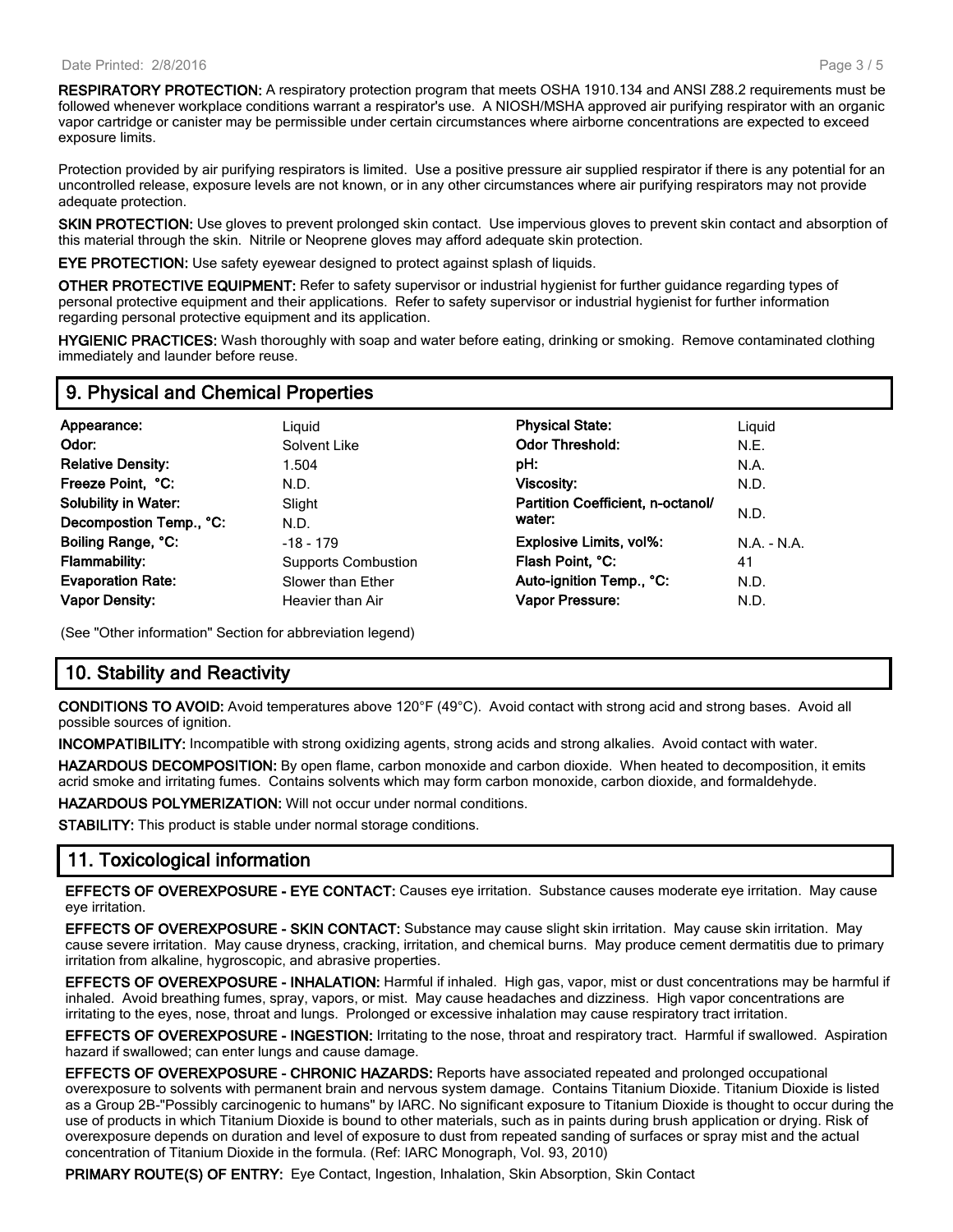## **ACUTE TOXICITY VALUES The acute effects of this product have not been tested. Data on individual components are tabulated below:**

| CAS-No.    | <b>Chemical Name</b>        | Oral LD50        | Dermal LD50        | Vapor LC50         |
|------------|-----------------------------|------------------|--------------------|--------------------|
| 64742-48-9 | Aliphatic hydrocarbon       | >5000 mg/kg Rat  | >3160 mg/kg Rabbit | N.I.               |
| 13463-67-7 | Titanium Dioxide            | >10000 mg/kg Rat | 2500 mg/kg         | N.I.               |
| 14808-60-7 | Crystalline Silica / Quartz | 5500 mg/kg Rat   | 5500               | $100 \text{ mg/L}$ |

N.I. - No Information

#### **12. Ecological Information**

**ECOLOGICAL INFORMATION:** Product is a mixture of listed components. Product is a mixture of listed components.

#### **13. Disposal Information**

**DISPOSAL INFORMATION:** Dispose of material in accordance to local, state, and federal regulations and ordinances. Do not allow to enter waterways, wastewater, soil, storm drains or sewer systems.

#### **14. Transport Information**

|                              | Domestic (USDOT) | <b>International (IMDG)</b> | Air (IATA) | <b>TDG (Canada)</b> |
|------------------------------|------------------|-----------------------------|------------|---------------------|
| <b>UN Number:</b>            | N.A.             | 1263                        | 1263       | N.A.                |
| <b>Proper Shipping Name:</b> | Not Regulated    | Paint                       | Paint      | Not Regulated       |
| <b>Hazard Class:</b>         | N.A.             | 3                           | 3          | N.A.                |
| <b>Packing Group:</b>        | N.A.             | Ш                           | Ш          | N.A.                |
| <b>Limited Quantity:</b>     | No               | No                          | No         | No                  |

#### **15. Regulatory Information**

#### **U.S. Federal Regulations:**

#### **CERCLA - SARA Hazard Category**

This product has been reviewed according to the EPA 'Hazard Categories' promulgated under Sections 311 and 312 of the Superfund Amendment and Reauthorization Act of 1986 (SARA Title III) and is considered, under applicable definitions, to meet the following categories:

Acute Health Hazard, Chronic Health Hazard

#### **Sara Section 313:**

This product contains the following substances subject to the reporting requirements of Section 313 of Title III of the Superfund Amendment and Reauthorization Act of 1986 and 40 CFR part 372:

No Sara 313 components exist in this product.

#### **Toxic Substances Control Act:**

This product contains the following chemical substances subject to the reporting requirements of TSCA 12(b) if exported from the United States:

No TSCA 12(b) components exist in this product.